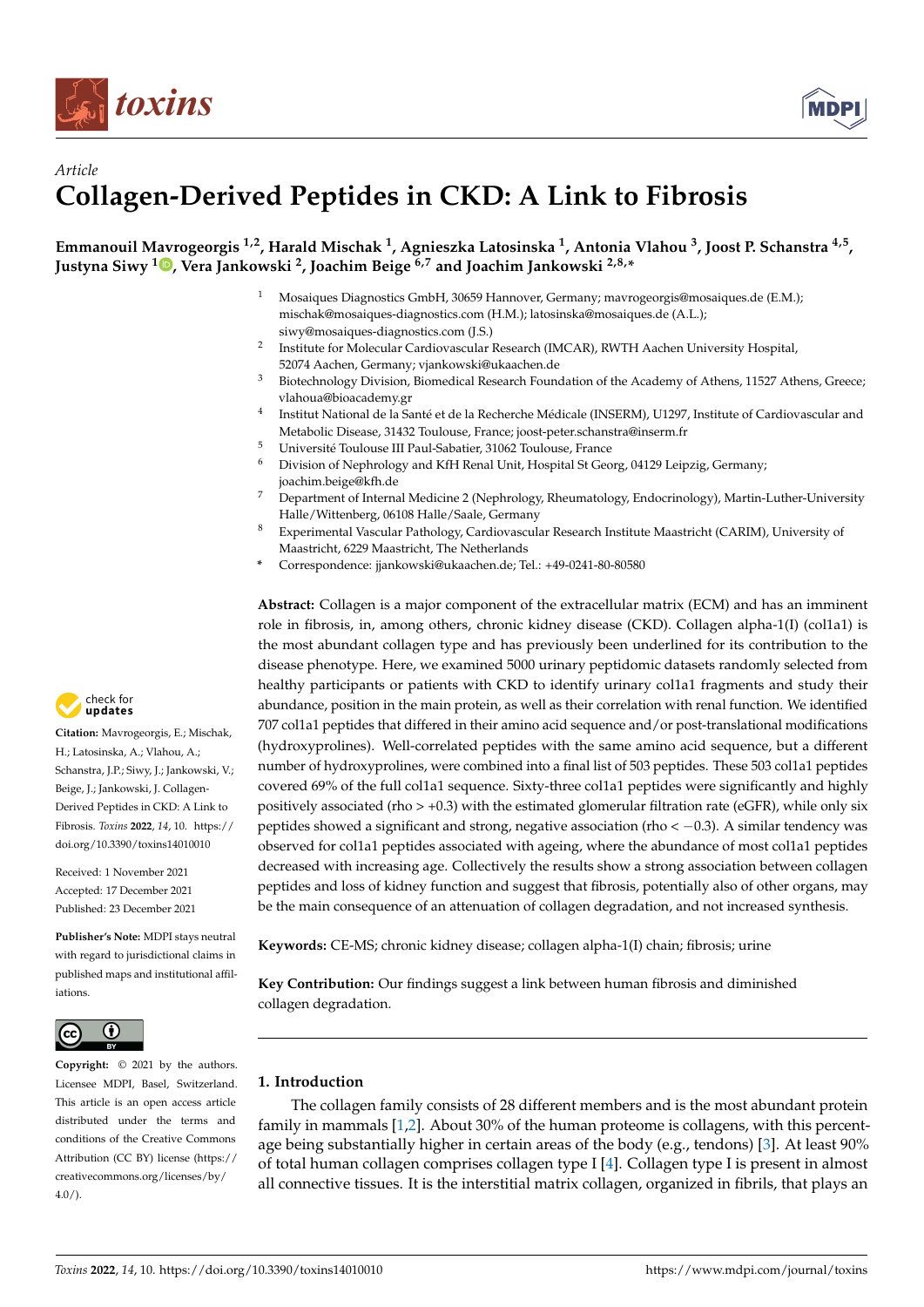important role in the structure of different tissues. Several post-translational modifications (PTMs) that underlie collagen type I, among which, hydroxylation of proline and lysine, as well as the glycosylation of the hydroxylated latter, occur during translation [\[1\]](#page-10-0).

Collagen alpha-1(I) (col1a1), a type I fibrillary collagen protein, is the most abundant member of the collagen family and a major component of the extracellular matrix (ECM). Excessive accumulation of col1a1 is a key element of fibrosis [\[5\]](#page-10-4). Fibrosis refers to the extravagant accumulation of connective tissue in the ECM of an organ potentially leading to malfunction [\[6\]](#page-10-5). ECM consists of a basement membrane and an interstitial matrix, both of which contain a collagen scaffold with adhesive glycoproteins and proteoglycans interacting with cells within or near the matrix [\[7\]](#page-10-6). Noteworthy is the dynamic character of the ECM, which is continually remodeled in general through the enzymatic activity of proteases, usually matrix metalloproteinases, a disintegrin and metalloproteinases (ADAMs), ADAMs with thrombospondin motifs (ADAMTS), plasminogen activators, cathepsins and granzymes [\[8\]](#page-10-7).

In several recent studies, a reduction of urinary col1a1 fragments was found to be associated with fibrosis-related pathologies. For example, in a fibrosis-focusing study, two specific col1a1 peptides, among other collagen fragments, demonstrated a negative correlation with the degree of fibrosis [\[9\]](#page-10-8). This is in agreement with the observation that the downregulation of the col1a1 degradation process appears to be associated with progression of fibrosis in heart failure [\[10\]](#page-10-9). In the context of obesity-related nephropathy, col1a1 fragments were also among the most significant peptides correlating (negatively) to body mass index (BMI) and (positively) to estimated glomerular filtration rate (eGFR) [\[11\]](#page-10-10). In another study, peptides from col1a1 were among the most promising ones to (positively) correlate with eGFR in both mild-moderate and advanced CKD [\[12\]](#page-10-11).

Since the development and dynamics of the disease phenotype are directly attributed to the abundance and functionality of proteins, numerous publications rely on clinical proteomics [\[13\]](#page-10-12) and peptidomics [\[14\]](#page-10-13). That said, a notable part of the CKD literature focuses on peptides analyzed through capillary electrophoresis coupled to mass spectrometry (CE-MS). The added value of CE-MS has been extensively described in the literature [\[15–](#page-10-14)[18\]](#page-10-15), while the focus on urine is based on its proximity to the kidneys. Through these studies, the association of collagens to CKD, notably col1a, was highlighted.

Building on these existing data, we aimed to decipher and emphasize the pivotal role of col1a1 fragments with regard to the pathophysiology of CKD. A secondary goal was to investigate on the impact of hydroxyprolines in the distribution of the col1a1 peptides. We used 5000 peptidomics datasets from the Human Urinary Proteome Database [\[16\]](#page-10-16), obtained using CE-MS for the analysis of samples from healthy controls and patients with CKD. Investigated were 707 different col1a1 protein fragments detected in urine as well as their correlation with kidney function loss to annotate the contribution of col1a1 to CKD.

#### **2. Results**

## *2.1. Patient Characteristics*

Urinary peptidomics data based on CE-MS technology were extracted from the Human Urinary Proteome Database [\[16\]](#page-10-16). We randomly extracted 5000 datasets from adult subjects, limiting to datasets from controls or patients with CKD, in which the estimated glomerular filtration rate (eGFR) and age were available. The underlying different CKD aetiologies are listed in Table [1.](#page-2-0)

The mean age of the participants was 55.79  $(\pm 15.82)$  years, ranging from 18.00 to 94.54 years. The eGFR of the participants ranged from 15.00 to 150.00 mL/min/1.73  $\mathrm{m}^{2}$ , with a mean of 81.03 mL/min/1.73 m<sup>2</sup>. In detail, 2088 participants had eGFR  $\geq$  90 mL/min/1.73 m<sup>2</sup>, and 1253 participants had an eGFR < 60 mL/min/1.73 m<sup>2</sup>. For the remaining 1659 participants, the eGFR was in the interval of 60–90 mL/min/1.73 m<sup>2</sup>. Of note, a number of CKD patients demonstrated eGFR  $\geq$  90, but were diagnosed with CKD stage 1 due to albuminuria or other urine abnormalities indicative of CKD.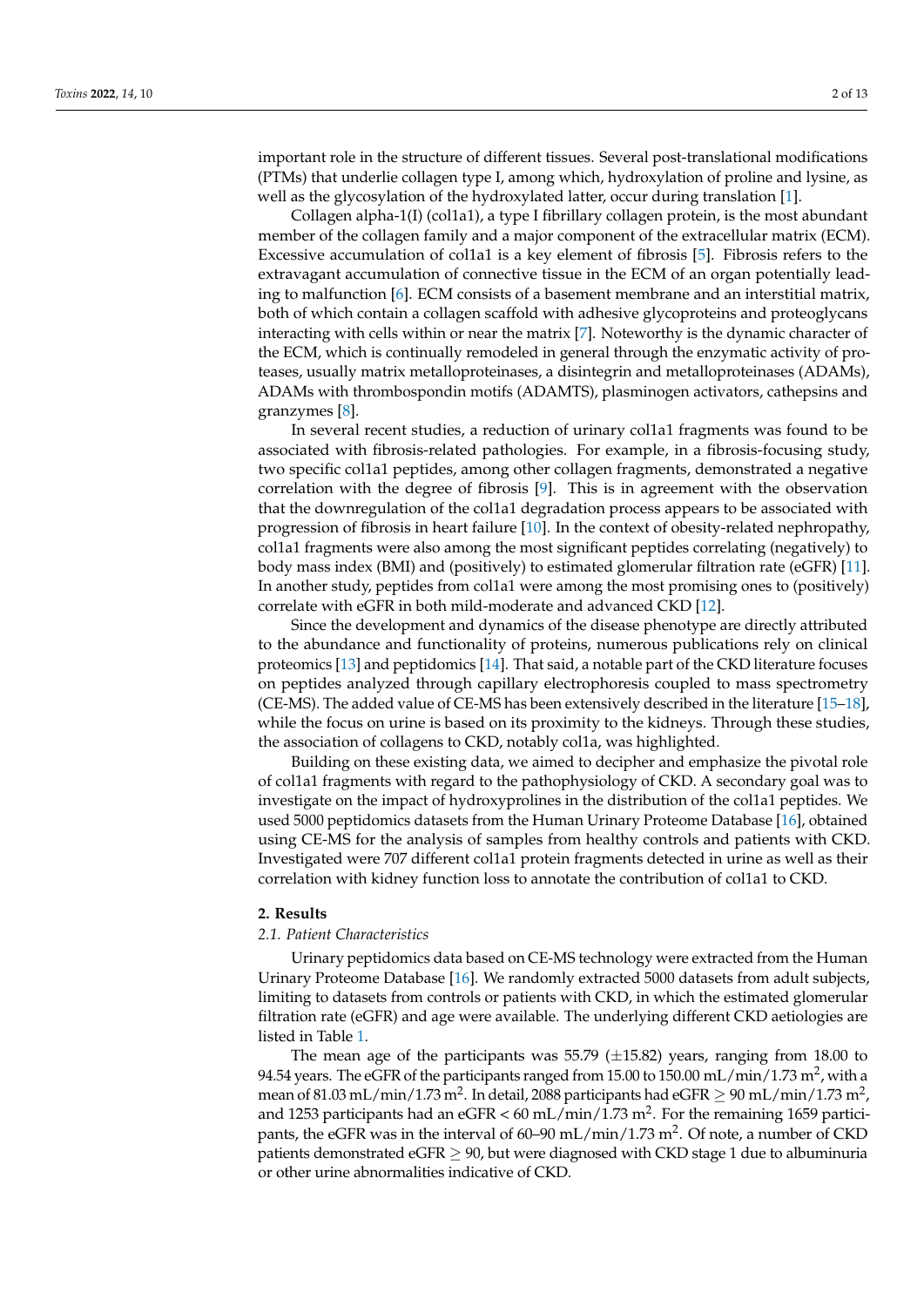| Number |
|--------|
|        |
| 1717   |
| 3      |
| 2756   |
| 27     |
| 247    |
| 16     |
| 28     |
| 2      |
| 3      |
| 135    |
| 22     |
| 4      |
| 40     |
|        |

<span id="page-2-0"></span>**Table 1.** Number of samples per disease aetiology investigated in the study.

#### *2.2. Identification of Unique col1a1 Protein Fragments*

In the extracted datasets from the Human Urinary Proteome Database, we could detect 707 col1a1 peptides that were present in a minimum of 100 participants each. Of these, 359 peptides showed unique amino acid sequences. The remaining 348 peptides corresponded to 144 unique amino acid sequences with different numbers of PTMs (hydroxylation of proline).

The study design is shown in Figure [1.](#page-3-0) As a first step, to reduce data complexity, the relation between identical protein fragments (identical amino acid sequence) with different numbers of PTMs (hydroxyprolines) was investigated. We explored the hypothesis that differences in proline hydroxylation should not show a significant impact on the peptide relative abundance, by assessing the correlation between peptides with identical sequence, but different proline hydroxylation. A rho value of at least 0.5 was considered as denoting association. Of the 348 peptides, 119 fulfilled this criterion. These 119 peptides corresponded to 55 unique sequences, which were then used in further analysis. The remaining 229 peptides, corresponding to 89 unique sequences, correlated with rho < 0.5. The lower rho value indicated that the underlying biological processes, resulting in the generation of the peptides, may be affected by the PTMs, and consequently, these data were not combined. After (a) removing from the 229 peptides those that corresponded to sequences already included in the list of 55 unique sequences and (b) keeping the most frequent peptides in case of duplicates, the 229 peptides were reduced to 89 peptides that corresponded to 89 unique amino acid sequences. These 89 unique amino acid sequences were then merged with the 55 protein fragments as well as the 359 peptides that corresponded to 359 unique amino acid sequences, resulting in total in 503 unique col1a1 peptides that were included in further analysis.

Since the number of peptides with an identical sequence that only differed in PTMs with rho < 0.5 was higher than expected (based on the initial hypothesis), we investigated the impact of the number of proline hydroxylation on the peptide correlation. In 278 pairs of peptides, the rho value was investigated concerning the difference in the number of hydroxyprolines. As evident from the data shown in Figure [2,](#page-4-0) the higher the difference in the number of hydroxyprolines was, the lower the correlated signal intensities of the respective protein fragments were. Supplementary Figure S1 provides an example of the correlation between identical (same amino acid sequence) protein fragments with different numbers of PTMs.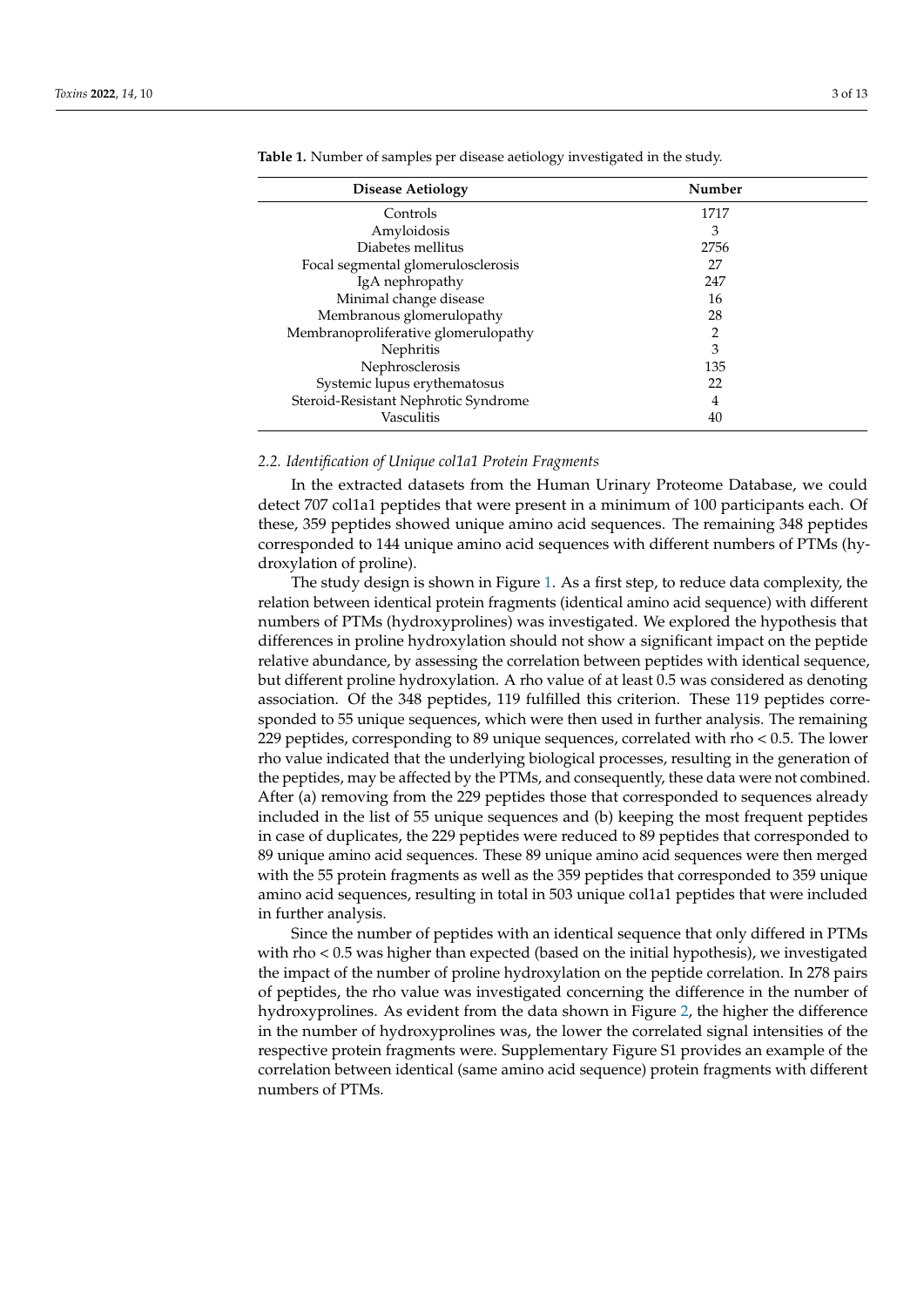<span id="page-3-0"></span>

Urinary Proteome Database. In this database, 707 col1a1 protein fragments that satisfied a frequency threshold of 100 participants, were detected. Of these, 359 peptides corresponded to unique amino  $t_{\rm b}$  participants, were detected. Of the sequence detected. Of these,  $399$  pertides corresponded to  $144$  pertime amino amino and detected. acid sequences, while 348 peptides corresponded to 144 unique amino acid sequences, but included and the setting of the setting of the setting of the setting of the setting of the setting of the setting of the setting of t different numbers of PTMs. The correlation analysis of the latter  $(348$  peptides) resulted in the identification of 119 peptides which were further combined due to their high rho values to 55 unique col1a1 fragments as well as 229 peptides that were not combined due to their low rho values, but col1a1 fragments as well as 229 peptides that were not combined due to their low rho values, but were reduced to 89 unique col1a1 fragments. Thus, a final list of 503 unique col1a1 fragments was were reduced to 89 unique col1a1 fragments. Thus, a final list of 503 unique col1a1 fragments was included in further analysis, which involved correlation with eGFR and also age. The results indicate that 435 peptides were significantly correlated with eGFR and 408 with age (*p*-values were corrected for multiple testing). All 503 sequences were used as an input for the alignment with the sequence of the main protein. **Figure 1.** Study design. Datasets of 5000 participants were initially obtained from the Human

The distribution of the 503 peptides concerning the col1a1 sequence is shown in Figure [3](#page-4-1) as well as in high resolution in Supplementary Figure S2, which provides the opportunity to zoom in on the sequences. All peptides combined cover  $69\%$  of the entire  $\frac{1}{1}$  amino acid sequence of col1a1. The lowest starting amino acid of the identified sequences aligns with the 136th amino acid of the main protein and likewise, their very last amino acid corresponds to the 1218th. Positions of the main protein for which no coverage was observed by the urinary col1a1 fragments are the following (in amino acid intervals): 1–135, correlation between identical (same amino and the same and the sequence) protein fragments with difference in the sequence of the sequence of the sequence of the sequence of the sequence of the sequence of the sequence of 253–271, 577–578, 742–759, 954–959, 1075–1094, 1167–1168, 1219–1464 (C-terminus).<br>.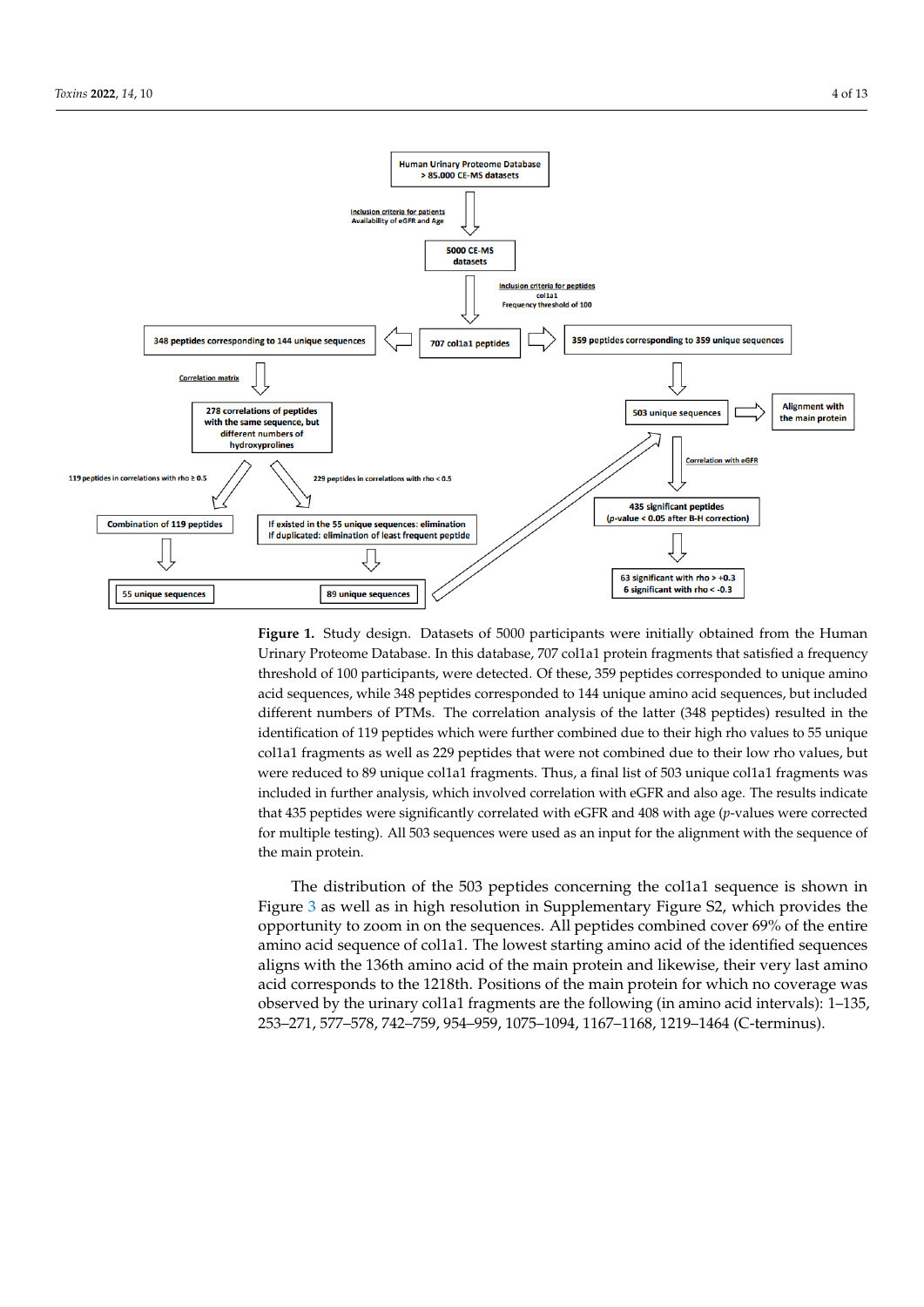

<span id="page-4-0"></span>**Sequence Start** 

<span id="page-4-1"></span>Figure 2. Boxplots of the Spearman's rank correlation coefficient (rho) per hydroxyproline number difference. The graph illustrates a potential association between peptides with identical amino acid sequence, but differing in the number of hydroxyproline residues they carry (differences of  $n = 1, 2, 3$ and 4). The green- and red-colored points represent the peptides that were (green) or were not (red) combined for the further analyses, based on the 0.5 rho threshold.

**Stop** 



Figure 3. Alignment of 503 col1a1 fragments detected by CE-MS. Peptides were aligned to the collal sequence from an amino acid position of 136 until 1218. The peptides correlated with eGFR rho < -0.3. The rest of the fragments are colored grey. The bars on the right of the sequences indicate the normalized relative total abundance of significantly (corrected for multiple testing) correlated (orange) or non-significantly correlated (purple) peptides with eGFR. On each bar, diamond, square or triangle black-colored shapes may appear in case the peptide belonged to the top ten: lowest p-values, highest total intensity or (absolute) Spearman's rank correlation coefficient (rho), respectively. The figure is also provided online as Supplementary Figure S2 for more in-depth higher  $r$  resolution studying. rected for multiple testing testing testing testing and colored green, whereas the red colored green, whereas the red colored green, whereas the red colored green, whereas the red colored green, whereas the red colored gre (corrected for multiple testing) with rho  $> +0.3$  are colored green, whereas the red color indicates As fibrosis and kidney function are associated with age–an association of several col-

## showed the strongest correlation of Unique collect <sup>D</sup>eptement resonants with eGFR and *hoe* strated only positive correlations and are listed in Table 2. lagen fragments with age has been reported in [19–21]—we also investigated the associa-*2.3. Correlation of Unique col1a1 Protein Fragments with eGFR and Age*

In the next step, statistical analyses to define unique col1a1 fragments significantly associated with CKD as a prototype of a fibrotic disease were performed. As a measure for the disease stage, eGFR was used and correlation analysis of the signal intensities of the 503 protein fragments with the eGFR of the patients was performed (Supplementary Table S1). The correlation analysis revealed 435 peptides significantly associated (*p*-value < 0.05 after correction for multiple testing) with kidney function. The ten peptides that showed the strongest correlations (based on both rho and *p*-values) with eGFR demonstrated only positive correlations and are listed in Table [2.](#page-5-0)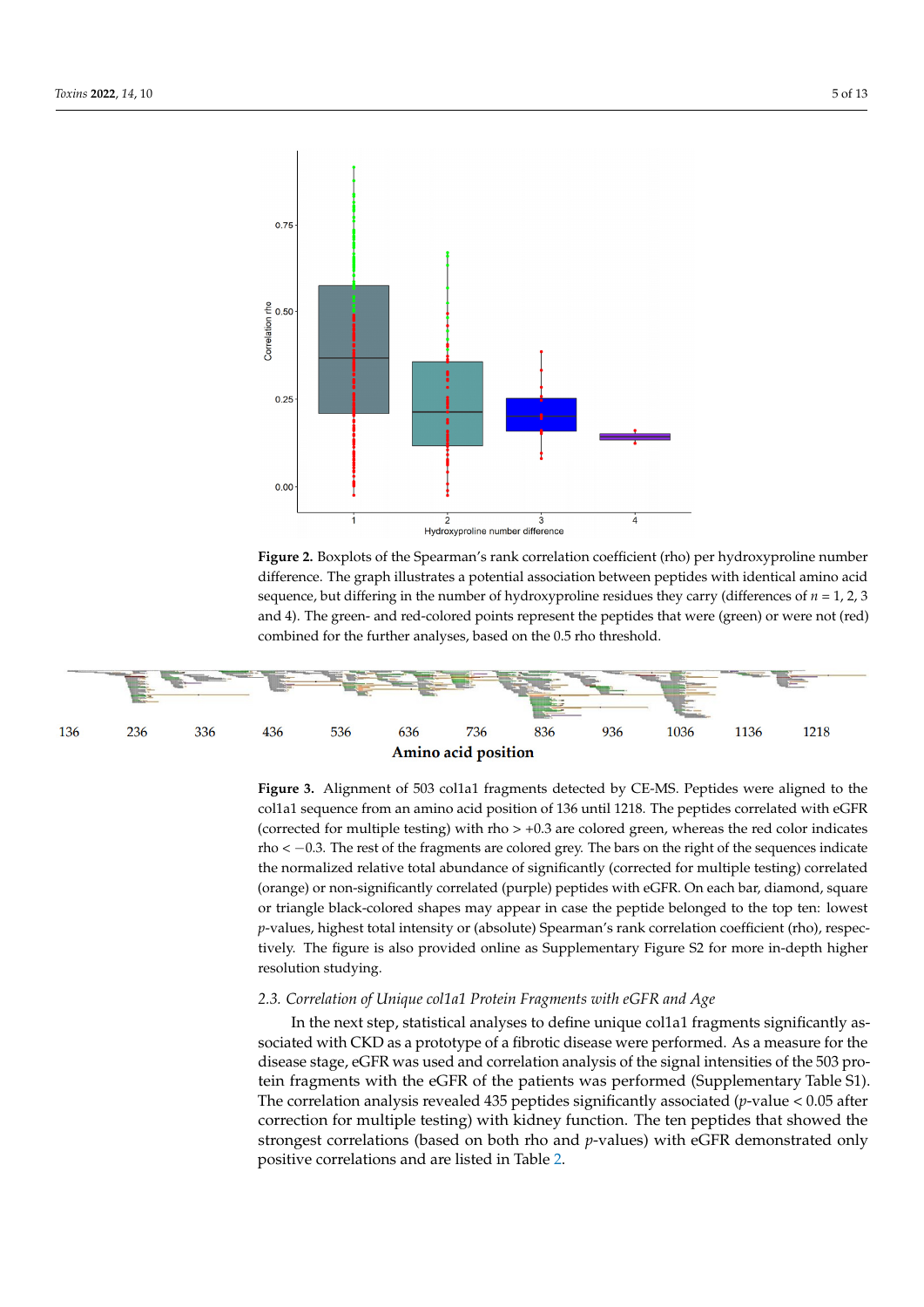| Sequence                                 | <b>Start</b><br>AA | <b>Stop</b><br>AA | rho eGFR | eGFR<br>$p$ -Value<br>$(B-H)$ | rho<br>Age | Age<br><i>p</i> -Value<br>$(B-H)$ |
|------------------------------------------|--------------------|-------------------|----------|-------------------------------|------------|-----------------------------------|
| ADGQpGAKGEpGDAGAKGDAGpPGPAGPAGPpGPIG     | 819                | 854               | 0.61     | 0.00                          | $-0.39$    | $1.14 \times 10^{-180}$           |
| IGPpGPAGApGDKGESGPSGPAGPTG               | 769                | 794               | 0.59     | 0.00                          | $-0.38$    | $7.36 \times 10^{-172}$           |
| LTGPIGppGPAGAPGDKGESGPSGPAGPTG           | 765                | 794               | 0.57     | 0.00                          | $-0.36$    | $1.19 \times 10^{-153}$           |
| pPGADGQPGAKGEpGDAGAKGDAGppGPAGPAGPPGPIG  | 816                | 854               | 0.55     | 0.00                          | $-0.34$    | $2.69 \times 10^{-132}$           |
| PpGPAGFAGPPGADGQPGAKGEpGDAGAKGDAGPPGPAGP | 807                | 846               | 0.54     | 0.00                          | $-0.31$    | $7.21 \times 10^{-110}$           |
| LDGAKGDAGPAGPKGEpGSpGENGApG              | 273                | 299               | 0.50     | 0.00                          | $-0.38$    | $5.05 \times 10^{-169}$           |
| TGPIGpPGPAGAPGDKGESGpSGPAGPTG            | 766                | 794               | 0.50     | 0.00                          | $-0.29$    | $3.64 \times 10^{-94}$            |
| GPpGADGQPGAKGEpGDAGAKGDAGPPGpAGPAGPPGpIG | 815                | 854               | 0.50     | $1.02 \times 10^{-305}$       | $-0.35$    | $3.06 \times 10^{-142}$           |
| GADGQpGAKGEpGDAGAKGDAGPPGPAGPAGPpGPIG    | 818                | 854               | 0.48     | $1.42 \times 10^{-291}$       | $-0.27$    | $6.08 \times 10^{-81}$            |
| NGDDGEAGKPGRpGERGPpGPQG                  | 229                | 251               | 0.48     | $3.41 \times 10^{-279}$       | $-0.25$    | $3.26 \times 10^{-69}$            |

<span id="page-5-0"></span>**Table 2.** Top ten strongest correlations with eGFR based on the (absolute) Spearman's rank correlation coefficient (rho) and *p*-values. The association of these peptides with age is also listed. AA: amino acid. p: Hydroxyproline.

To graphically depict the association of urinary col1a1 peptides with kidney function, the peptides aligned with the col1a1 sequence in Figure [3](#page-4-1) were labelled as follows. Peptides displaying a strong positive correlation with eGFR (rho  $> +0.3$ ) were marked in green. The few peptides demonstrating a strong negative correlation (rho  $< -0.3$ ) were marked in red. Peptides moderately associated with eGFR were colored grey. Out of 503 col1a1 fragments, 63 were associated with eGFR with a rho > +0.3, while 6 demonstrated rho <  $-0.3$ .

An apparent "hotspot" in col1a1 peptides was observed between amino acids 765 and 854. This region segregates numerous sequences positively correlated with eGFR, eight of which are also among the top ten peptides with the highest correlation rho and lowest correlation *p*-value.

In contrast, the most abundant peptides do not appear to be concentrated in a specific area, and also generally do not display a strong association with eGFR and can be found dispersed across the col1a1 sequence. In detail, four showed practically no correlation with eGFR, two showed a negative correlation (rho =  $-0.159$  and rho =  $-0.146$ ) and four showed a positive correlation with rho values ranging from +0.171 to +0.338 (Supplementary Table S2).

As fibrosis and kidney function are associated with age–an association of several collagen fragments with age has been reported in [\[19](#page-10-17)[–21\]](#page-10-18)—we also investigated the association of the peptides with age, in the 5000 participants used in this study. Of the 503 peptides investigated, 408 revealed a significant association with age, 133 directly correlated to age and 275 inversely correlated (Supplementary Table S1). Of the ten most significant ageassociated col1a1 peptides, six were also among the ten most significantly associated with kidney function. Age and kidney function are also generally correlated. To account for this fact, we first corrected eGFR for age, based on assuming a loss of  $1 \text{ mL/min}/1.73 \text{ m}^2$  GFR per year, starting at the age of 30. As shown in Supplementary Table S1, the observed association of age and eGFR is lost upon correction for age, as expected. When investigating the correlation of the col1a1 peptide abundance with the age-corrected eGFR, the data obtained on the uncorrected eGFR are generally reproduced, although in most cases rho values are reduced. This may indicate that both age and eGFR, independent from each other, have an impact on the appearance of the urinary col1a1 fragments.

As it does not appear to be possible to directly adjust age for eGFR, we divided the study cohort into sub-cohorts of 10-year intervals (<30, 30–40, 40–50, 50–60, 60–70, >70 years) and then matched these six groups for eGFR. A total of 960 datasets (160 per age group) were defined in this way. In this dataset, no association of age with eGFR could be observed, as expected. Using these sub-cohorts, the association of the col1a1 peptides with age independent of eGFR was investigated. The results demonstrated a significant association of 244 peptides with age (91 peptides directly and 153 inversely correlated).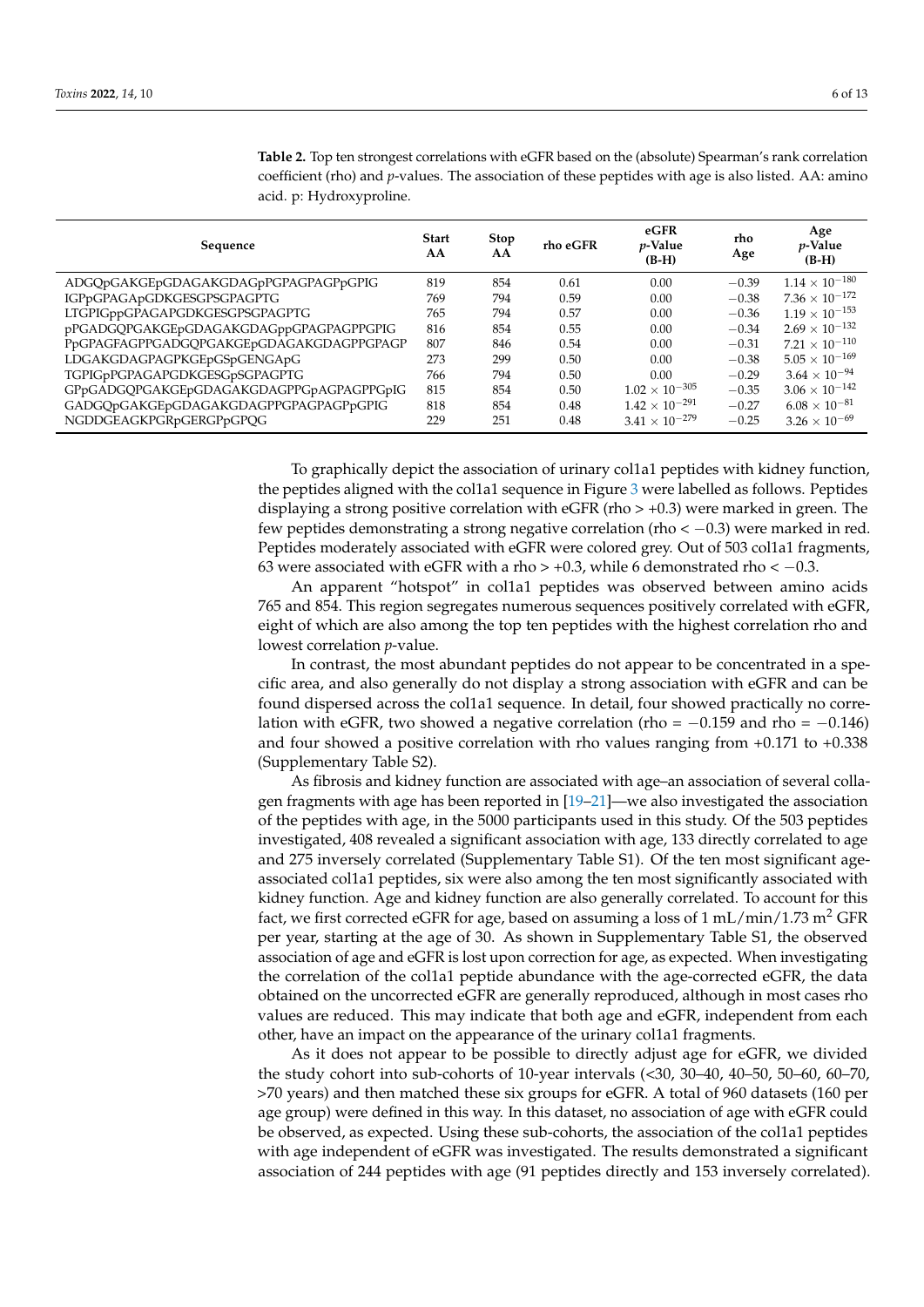The ten most significant and highly correlated peptides each associated with either eGFR corrected for age or with age in the cohort matched for eGFR, are listed in Table [3.](#page-6-0)

<span id="page-6-0"></span>**Table 3.** Top ten strongest (based on absolute Spearman's rank correlation coefficient (rho) and *p*-values) correlations with age-corrected eGFR (top) or with age in eGFR-matched subjects (bottom). Each set of ten peptides is ordered based on the respective bold, B-H corrected *p*-value. The two peptides that are among the ten most significant in both comparisons are indicated in red. The generally lower *p*-value for association with age is a result of a lower number of subjects in this dataset (960 vs. 5000) and should not be interpreted as generally lower significance in comparison to kidney function. AA: amino acid. p: Hydroxyproline. m: Methionine sulfoxide.

| Sequence                                                  | <b>Start</b><br>AA | Stop<br>AA  | rho<br>Age-corrected<br>eGFR | Age-corrected<br>eGFR<br>$p$ -value<br>$(B-H)$    | rho<br>Age-matched | Age-matched<br>$p$ -value<br>$(B-H)$             |
|-----------------------------------------------------------|--------------------|-------------|------------------------------|---------------------------------------------------|--------------------|--------------------------------------------------|
| ADGQpGAKGEpGDAGAKGDAGpPGPAGPAGPpGPIG                      | 819                | 854         | 0.44                         | $2.84 \times 10^{-232}$                           | $-0.27$            | $4.28\times10^{-16}$                             |
| PpGPAGFAGPPGADGQPGAKGEpGDAGAKGDAGPPGPAGP                  | 807                | 846         | 0.41                         | $1.64 \times 10^{-202}$                           | $-0.15$            | $1.92 \times 10^{-05}$                           |
| IGPpGPAGApGDKGESGPSGPAGPTG                                | 769                | 794         | 0.41                         | $1.05\times 10^{-201}$                            | $-0.28$            | $4.70 \times 10^{-17}$                           |
| PGPAGPPGEAGKPGEQGVPGDLGAPGPSGARG                          | 646                | 677         | $-0.41$                      | $9.43 \times 10^{-197}$                           | $-0.06$            | $1.47 \times 10^{-01}$                           |
| LTGPIGppGPAGAPGDKGESGPSGPAGPTG                            | 765                | 794         | 0.40                         | $1.24 \times 10^{-191}$                           | $-0.27$            | $5.95 \times 10^{-16}$                           |
| pPGADGQPGAKGEpGDAGAKGDAGppGPAGPAGPPGPIG                   | 816                | 854         | 0.40                         | $4.80 \times 10^{-186}$                           | $-0.29$            | $6.76 \times 10^{-19}$                           |
| TGPIGpPGPAGAPGDKGESGpSGPAGPTG                             | 766                | 794         | 0.38                         | $1.26 \times 10^{-168}$                           | $-0.24$            | $1.22 \times 10^{-12}$                           |
| NGDDGEAGKPGRpGERGPpGPQG                                   | 229                | 251         | 0.37                         | $4.25 \times 10^{-163}$                           | $-0.22$            | $1.15 \times 10^{-10}$                           |
| KEGGKGPRGETGPAGRpGEVGPpGPpGPAG                            | 903                | 932         | 0.37                         | $8.82 \times 10^{-160}$                           | $-0.10$            | $6.96 \times 10^{-03}$                           |
| GADGQpGAKGEpGDAGAKGDAGPPGPAGPAGPpGPIG                     | 818                | 854         | 0.37                         | $1.68 \times 10^{-158}$                           | $-0.21$            | $6.90 \times 10^{-10}$                           |
|                                                           |                    |             |                              |                                                   |                    |                                                  |
| Sequence                                                  | <b>Start</b><br>AA | Stop<br>AA  | rho<br>Age-corrected<br>eGFR | Age-corrected<br>eGFR<br>$p$ -value<br>$(B-H)$    | rho<br>Age-matched | Age-matched<br><i>p</i> -value<br>$(B-H)$        |
|                                                           | 279                | 299         | 0.21                         | $2.87 \times 10^{-52}$                            | $-0.39$            |                                                  |
| DAGPAGPKGEpGSpGENGApG<br>LDGAKGDAGPAGPKGEpGSpGENGApG      | 273                | 299         | 0.31                         | $9.95 \times 10^{-111}$                           | $-0.36$            | $2.15\times10^{-33}$<br>$5.16 \times 10^{-29}$   |
| pGpAGEKGSpGADGPAGAP                                       | 928                | 946         | 0.02                         | $2.58 \times 10^{-01}$                            | 0.36               | $1.10 \times 10^{-28}$                           |
| GLPGpAGppGEAGKPGEQGVPGDLGApGP                             | 644                | 672         | 0.16                         | $2.92 \times 10^{-30}$                            | $-0.36$            | $1.68\times10^{-28}$                             |
| ADGQpGAKGEpGDAGAKGDAGPPGPAGP                              | 819                | 846         | 0.30                         | $1.83 \times 10^{-101}$                           | $-0.35$            | $5.81\times10^{-27}$                             |
| GSpGSpGPDGKTGPpGPAG                                       | 542                | 560         | 0.21                         | $4.83 \times 10^{-48}$                            | $-0.35$            | $2.43\times10^{-26}$                             |
| EpGSpGENGAPGQmGPR                                         | 288                | 304         | 0.09                         | $3.28 \times 10^{-11}$                            | 0.32               | $3.01 \times 10^{-22}$                           |
| pPGADGQPGAKGEpGDAGAKGDAGppGPAGPAGPPGPIG                   | 816                | 854         | 0.40                         | $4.80\times 10^{-186}$                            | $-0.29$            | $6.76 \times 10^{-19}$                           |
| <b>EGSPGRDGSPGAK</b><br><b>IGPpGPAGApGDKGESGPSGPAGPTG</b> | 1021<br>769        | 1033<br>794 | 0.15<br>0.41                 | $4.99 \times 10^{-26}$<br>$1.05 \times 10^{-201}$ | 0.28<br>$-0.28$    | $2.41 \times 10^{-17}$<br>$4.70 \times 10^{-17}$ |

## **3. Discussion**

To the best of our knowledge, this is the first comprehensive report on urinary col1a1 derived peptides at high resolution, and in a large cohort of 5000 subjects. Collagen alpha-1 (I) is the most abundant protein in the human body, its homeostasis is of the utmost importance and is a result of synthesis and degradation. While synthesis, assessed via gene expression, has been investigated in large detail, far less is known about its degradation [\[22](#page-10-19)[,23\]](#page-10-20).

The structure of collagen is well described [\[24\]](#page-10-21). Collagen is a structural motif formed when three parallel polypeptide strands construct a triple helix. This requires that every third residue in the helical conformation is glycine, although this pattern is disrupted at specific points in non-fibrillary collagens. On this pattern, the first and second amino acids are usually (2S)-proline (28%) and (2S,4R)-4-hydroxyproline (38%), respectively. The triplehelical conformation is responsible for the complexity and hierarchy of fibers and networks that collagens participate in. That said, hydroxyprolines occupying the second amino acid position of the pattern significantly enhance the thermal stability of the triple helix [\[25](#page-10-22)[,26\]](#page-10-23), as long as they do not occupy at the same time the first amino acid position of the pattern or the hydroxyl group is not in the 4S form as in (2S,4S)-4-hydroxyproline [\[27](#page-10-24)[,28\]](#page-11-0).

Collagen is unique among proteins as it contains abundant amounts of hydroxylated proline. In general, this PTM is added at the time of assembly into triple helices, almost simultaneously with translation. Collagen peptides also represent the by far most abundant group of peptides in human urine. This may to some degree also be the result of hydroxyproline. This amino acid cannot be re-used for protein synthesis and, as such, may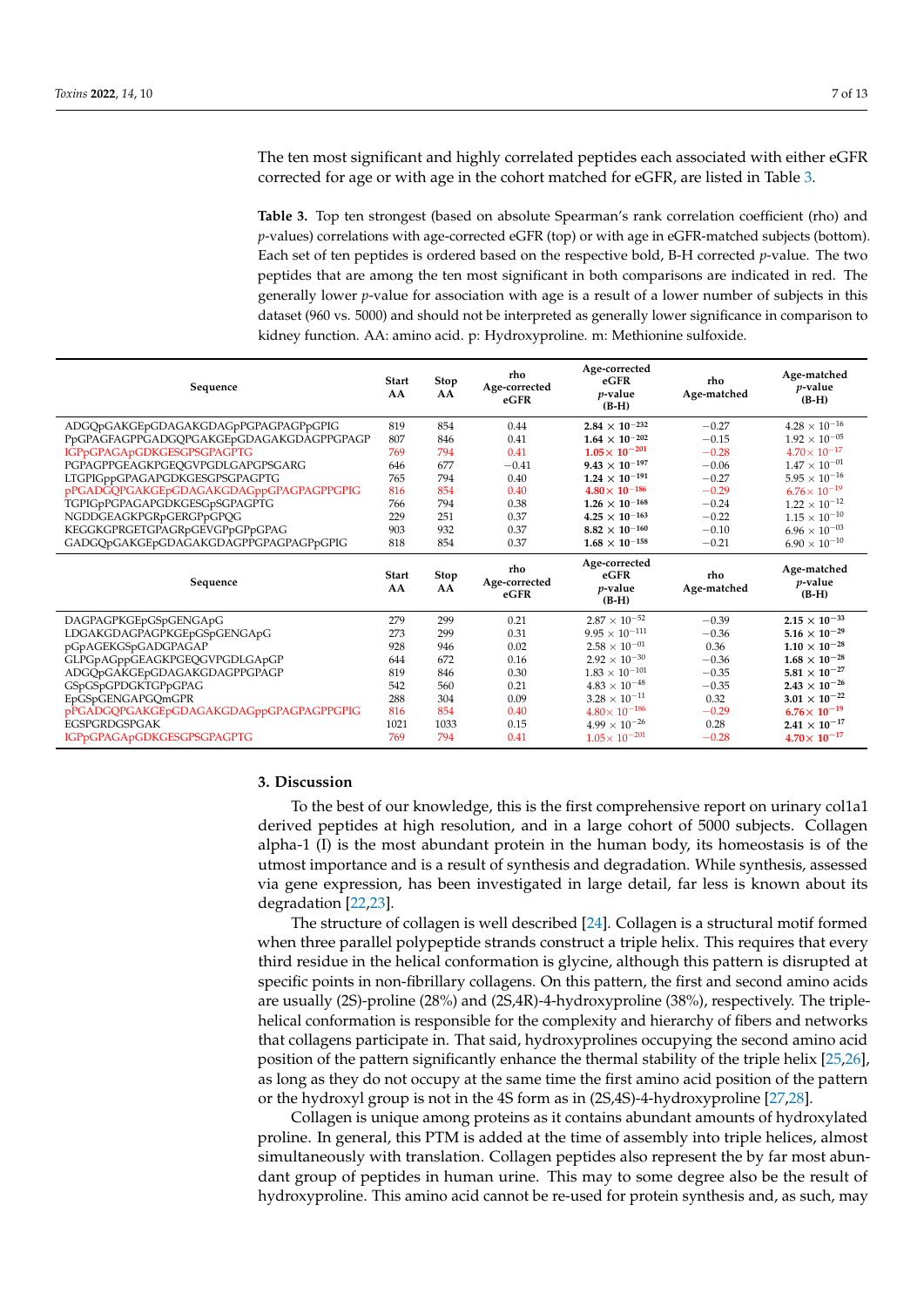be a signal to exclude the respective peptide from tubular reabsorption, further enriching for hydroxyproline containing peptides in urine as suggested by He et al. [\[29\]](#page-11-1).

An age-related modification reported in collagen [\[30\]](#page-11-2) is glycation, occurring nonenzymatically between, among others, proteins and reducing sugars [\[31\]](#page-11-3). Since a slow protein turnover rate favors the accumulation of advanced glycation end-products (AGEs) [\[32\]](#page-11-4) and the rate of collagen turnover in humans is low, in some studies reported to be at least 10 years [\[30](#page-11-2)[,32\]](#page-11-4), structural and functional collagen properties may be impacted in such accumulation. That said, AGEs have been reported [\[30\]](#page-11-2) as key modifications in collagen: by affecting the intermolecular crosslinking of neighboring fibers [\[33\]](#page-11-5) and influencing the collagen interaction sites [\[34\]](#page-11-6) (e.g., used for interactions with metalloproteinases) collagen viscoelasticity is decreased [\[35\]](#page-11-7), while at the same time, the potential of degradation and replacement by newly synthesized molecules is diminished as the reported association between AGEs and reduced metalloproteinase expression indicates [\[36](#page-11-8)[,37\]](#page-11-9), along with the enhanced resistance to proteolytic enzymes that AGEs provide to collagens [\[38\]](#page-11-10). The collagen cross-linking mediated non-enzymatically by AGEs occurring as Maillard reactions between lysine and histidine or arginine residues [\[39\]](#page-11-11), differs from the enzymaticallyproduced cross-linking, that occurs due to covalent bonds formed between the C- and N-termini of neighboring lysine or hydroxylysine groups, hence the altered biomechanical properties of glycated collagen molecules [\[40\]](#page-11-12).

Accumulation of collagen is a hallmark in fibrosis in general, including fibrosis in the context of CKD. While the synthesis of collagen has been investigated in great detail, based on gene expression, the biological processes responsible for its degradation are far less well described. However, as also outlined in a recent review, the abundance of collagen is the result of both, synthesis and degradation [\[41\]](#page-11-13). To assure homeostasis, which is essential to preserve the structure of the body and organs, both, synthesis and degradation have to be in balance. With this manuscript, we aimed to shed some more light on col1a1 degradation under physiological conditions, via assessing the degradation products, the collagen peptides. The study was also driven by the hypothesis that col1a1 degradation is attenuated in fibrosis, using CKD as a prototypic example for fibrotic disease.

To this end, 707 col1a1 fragments were initially identified by CE-MS corresponding to 503 unique amino acid sequences after adjusting for the different hydroxyproline PTMs.

As expected, based on previous reports, most of the peptides were positively correlated with eGFR. When investigating the peptides strongly correlating (absolute rho value  $> +0.3$ ) with eGFR, the ratio of positive vs. negatively associated peptides was 10.5:1. The few exceptions of negative peptide correlation with eGFR may be directly attributed to the high abundance of overlapping peptides with opposite correlation to eGFR.

When investigating the distribution of the few highly negatively (rho  $<-0.3$ ) correlated significant peptides, it appears that the first and last peptides, that show such an inverse association with eGFR, originate from the N- and C-termini of the mature col1a1, respectively. This observation is similar to an observation recently reported by He et al. [\[10\]](#page-10-9), where the authors found an increase of N- and C-terminal collagen type I fragments associated with death in the context of heart failure, while the peptides from the central part of collagen type I that were significantly associated with death in this prospective study were all reduced. Based on these data, the hypothesis was presented that increasing cross-linking over time as a result of chemical modification due to ageing, inflammation or diabetes renders collagen fibers more resistant to degradation. This process is more prominent in the central part of the molecule. Increased resistance to degradation may result in an increase of protease activity, which however only leads to increased degradation of the collagen termini, while the central part of the molecule is largely protected due to the acquired crosslinking.

In a recent review [\[22\]](#page-10-19), the association between urinary collagen peptides and various CKD aetiologies was described. In these studies, especially col1a1 peptides were described as positively correlated with both mild-moderate and advanced CKD [\[12\]](#page-10-11) as well as negatively correlated with fibrosis [\[9\]](#page-10-8) and obesity-related nephropathy [\[11\]](#page-10-10). In a recent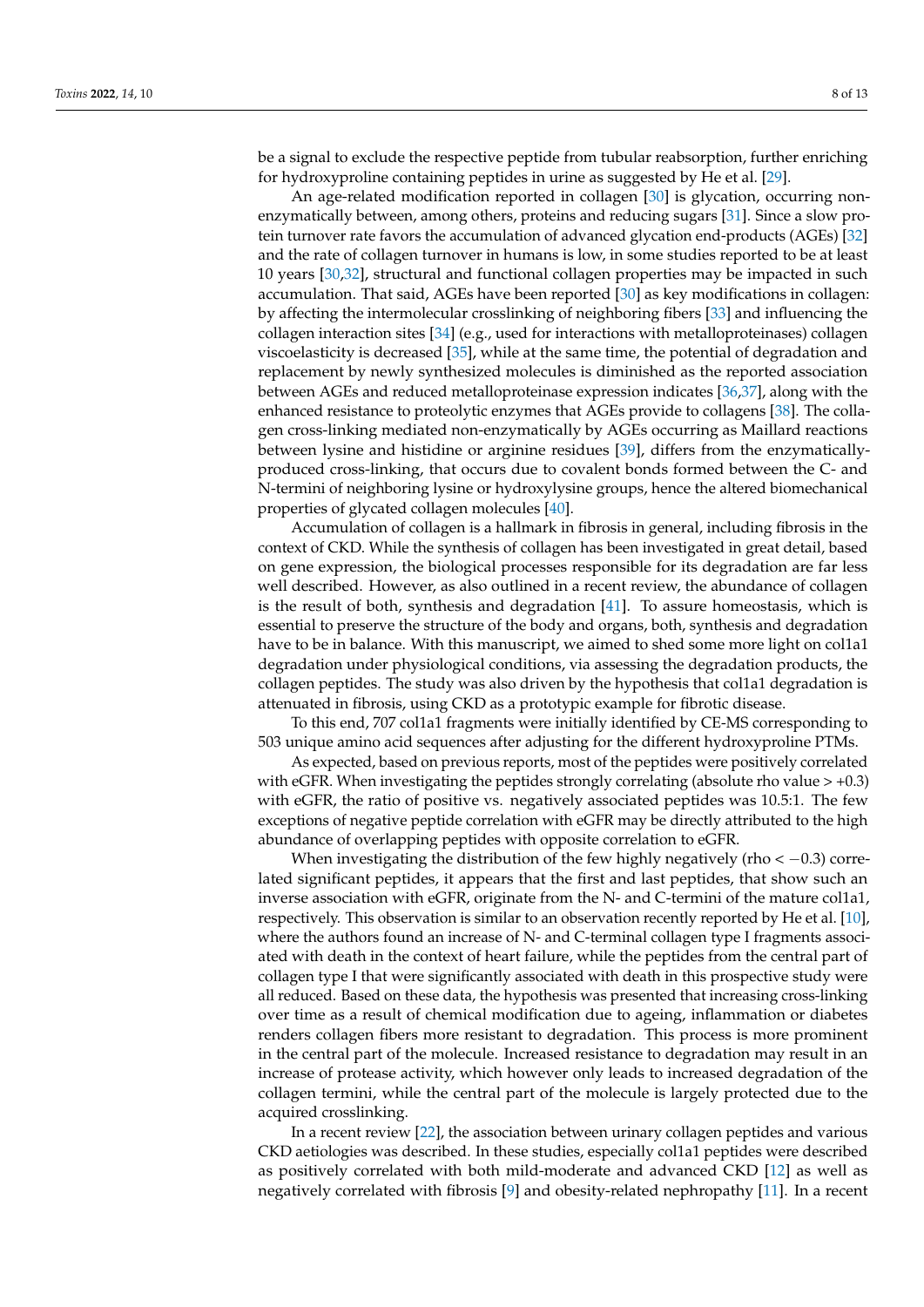paper focusing on a 29-peptide classifier (five of which were col1a1 peptides) to evaluate interstitial fibrosis and renal atrophy in a non-invasive approach [\[42\]](#page-11-14), three urinary col1a1 peptides were reported to negatively correlate with interstitial fibrosis and renal atrophy. Multiple col1a1 fragments have also been described associated with aging and age-related chronic diseases [\[19\]](#page-10-17).

The presence of different CKD aetiologies is expected to have a different impact on the molecular pathophysiology of the disease and as such, in the proposed urinary collagen peptides. To investigate this topic, an additional study on a large cohort that is also balanced for the different CKD aetiologies is warranted in order to decipher the aetiology-related impact on fibrosis and the correspondent urinary collagen profiles.

The CE-MS technique utilized in our paper led to the identification of peptide fragments that cover 69% of the col1a1 protein sequence. However, the full col1a1 sequence also contains the "Signal peptide" (1–22), "N-terminal propeptide" (23–161) and the "C-terminal propeptide" (1219–1464), all of which are cleaved upon generation of the mature collagen protein, which encompasses amino acids 162–1218. As evident from the data, almost no peptide derived from sequence outside the mature col1a1 protein was detected in the urine in this study. This further suggests that the peptides identified do reflect degradation of the mature collagen and are not connected to any process in collagen synthesis and assembly of the mature protein. That said, peptides identified in this study covered almost 94% of the mature col1a1 protein.

Looking to the future, the selected specific urinary col1a1 fragments defined here can be integrated in a multi-dimensional classifier that could be implemented into clinical practice. Urinary peptide-based classifiers have been described in the past, such as the CKD273 [\[43\]](#page-11-15) for chronic kidney disease or the recent COV50 [\[44\]](#page-11-16) for SARS-CoV-2-infected patients. Moreover, a classifier based on 29 urinary peptides originating from different proteins has been recently described as able to predict the degree of renal interstitial fibrosis and tubular atrophy (IFTA) in CKD patients [\[42\]](#page-11-14). The generation of a classifier based on here defined col1a1 peptides requires validation in an independent set of samples. We expect that the technology used for the analysis of the selected col1a1 peptides will be based on mass spectrometry. Immunological techniques are frequently used in routine analysis (e.g., ELISA), but they appear to be of insufficient selectivity to address specific peptides.

## **4. Conclusions**

In this study, we provide a detailed and comprehensive map and description of urinary collagen alpha-1(I) fragments and their changes in the context of CKD and ageing. The study suggests that collagen degradation is attenuated in both, kidney disease and ageing, implying that fibrosis in humans may be the consequence of impaired collagen degradation and possibly to a lesser degree due to an increase in collagen synthesis. The results presented are expected to lay the foundation for the non-invasive assessment of fibrosis in the kidney, but also in other organs, based on specific urinary collagen peptides.

#### **5. Materials and Methods**

## *5.1. Patients*

Patient data were acquired from the Human Urinary Proteome database, which contains urinary peptides datasets analyzed through CE-MS. This database includes more than 85,000 datasets processed and normalized as described before [\[16](#page-10-16)[,45,](#page-11-17)[46\]](#page-11-18). This approach results in highly comparable datasets, with no detectable batch effects [\[18](#page-10-15)[,47\]](#page-11-19).

Our inclusion criterion was participants with available eGFR and age information, either healthy volunteers or CKD patients. With this approach, randomly selected 5000 participants were considered for the analysis. Participants belonged to studies already described in the literature [\[12](#page-10-11)[,42](#page-11-14)[,48](#page-11-20)[–51\]](#page-12-0). The underlying disease aetiologies can be found in Table [1.](#page-2-0) The study is in agreement with the Declaration of Helsinki [\[52\]](#page-12-1), all participants gave written participation consent and the data collected were anonymized.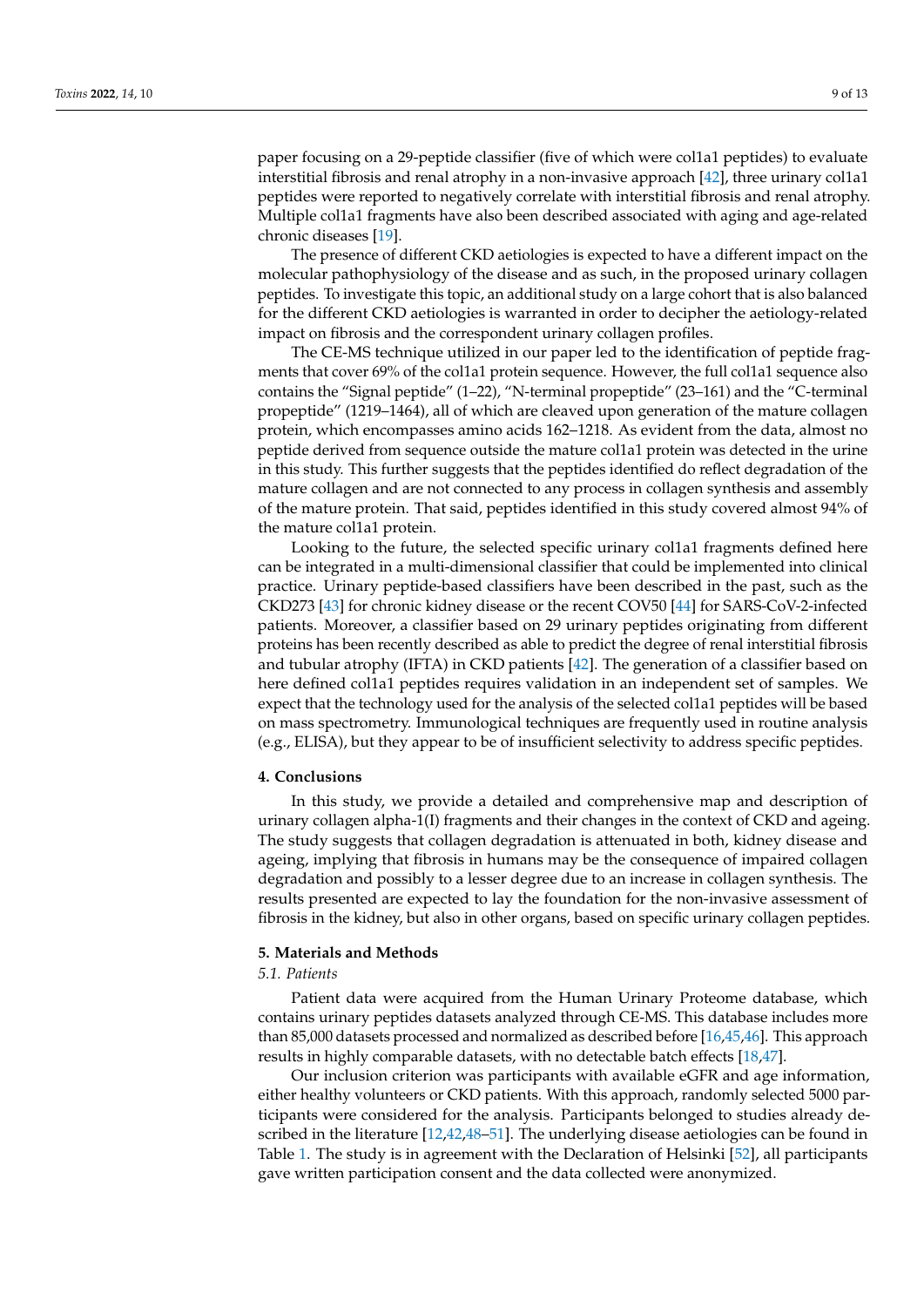#### *5.2. Data Curation*

The estimation of GFR was based on the Chronic Kidney Disease Epidemiology Collaboration (CKD-EPI) equation [\[53\]](#page-12-2).

## *5.3. Statistical Analysis*

A threshold of detection in a minimum of 100 datasets was applied in the identified sequenced peptides as a requirement to be considered for further analyses. The correlation analysis was based on Spearman's rank method. Correction for multiple testing was based on the Benjamini and Hochberg method and the threshold of significance was an adjusted *p*-value < 0.05. For the aggregation of the intensities of identical protein fragments with different numbers of hydroxyprolines into one protein fragment, the rho threshold of 0.5 was used.

The results and findings of the current paper were based on R programming (R version 4.1.0, R Foundation for Statistical Computing, Vienna, Austria). The correlation matrix was created with the rcorr function of Hmisc R package. The correlation of the peptides with eGFR was performed with the function cor.test of the stats R package. The col1a1 sequence was retrieved from Uniprot via the getUniProt function of the protr package [\[54\]](#page-12-3). The FASTA files required for the alignment procedure were created with the function dataframe2fas of seqRFLP package. The alignment of the peptides to the col1a1 sequence was based on the R package ggmsa. Matching between age sub-cohorts based on the eGFR values at 1:1 ratio was performed in R ('MatchIt') using 'nearest neighbor' method [\[55\]](#page-12-4). Distance-measure was estimated with logistic regression. The plots were based on the package ggplot2 [\[56\]](#page-12-5). The plots in Supplementary Figure S1 were arranged in the same figure using ggpubr R package.

**Supplementary Materials:** The following supporting information can be downloaded at: [https:](https://www.mdpi.com/article/10.3390/toxins14010010/s1) [//www.mdpi.com/article/10.3390/toxins14010010/s1,](https://www.mdpi.com/article/10.3390/toxins14010010/s1) Figure S1: Correlation example of identical sequences with different PTMs, Figure S2: Col1a1 alignment plot, Table S1: Correlations of 503 unique col1a1 fragments identified by CE-MS, Table S2: Top ten most abundant col1a1 fragments identified by CE-MS.

**Author Contributions:** Conceptualization, E.M., H.M., J.S., A.L., A.V., J.B., J.P.S., V.J. and J.J.; methodology, E.M.; formal analysis, E.M.; data curation, E.M.; writing—original draft preparation, E.M.; review, E.M., H.M., J.S., A.L., A.V., J.B., J.P.S., V.J. and J.J.; visualization, E.M.; supervision, H.M., J.S. and J.J. All authors have read and agreed to the published version of the manuscript.

**Funding:** This work was supported in part by the European Union's Horizon 2020 research and innovation program (860329 Marie-Curie ITN "STRATEGY-CKD"), the European Union EU-ITN-H2020 to "CaReSyAn" (764474) and Deutsche Forschungsgemeinschaft (DFG) (SFB TRR 219; 322900939).

**Institutional Review Board Statement:** Ethical review and approval were waived for this study by the ethics committee of the Hannover Medical School, Germany (no. 3116-2016), due to all data being fully anonymized.

**Informed Consent Statement:** All underlying studies were conducted to conform to regulations on the protection of individuals participating in medical research and accordance with the principles of the Declaration of Helsinki and had received ethical approval from the responsible institutional review boards. Written informed consent was obtained from all participants at the time of sampling. All data sets received were anonymized.

**Data Availability Statement:** Data will be made available upon request directed to the corresponding author. Proposals will be reviewed and approved by the investigators and collaborators based on scientific merit. After approval of a proposal, data will be shared through a secure online platform after signing the data access and confidentiality agreement.

**Conflicts of Interest:** Harald Mischak is the founder and co-owner of Mosaiques Diagnostics (Hannover, Germany). Emmanouil Mavrogeorgis, Agnieszka Latosinska and Justyna Siwy are employed by Mosaiques Diagnostics.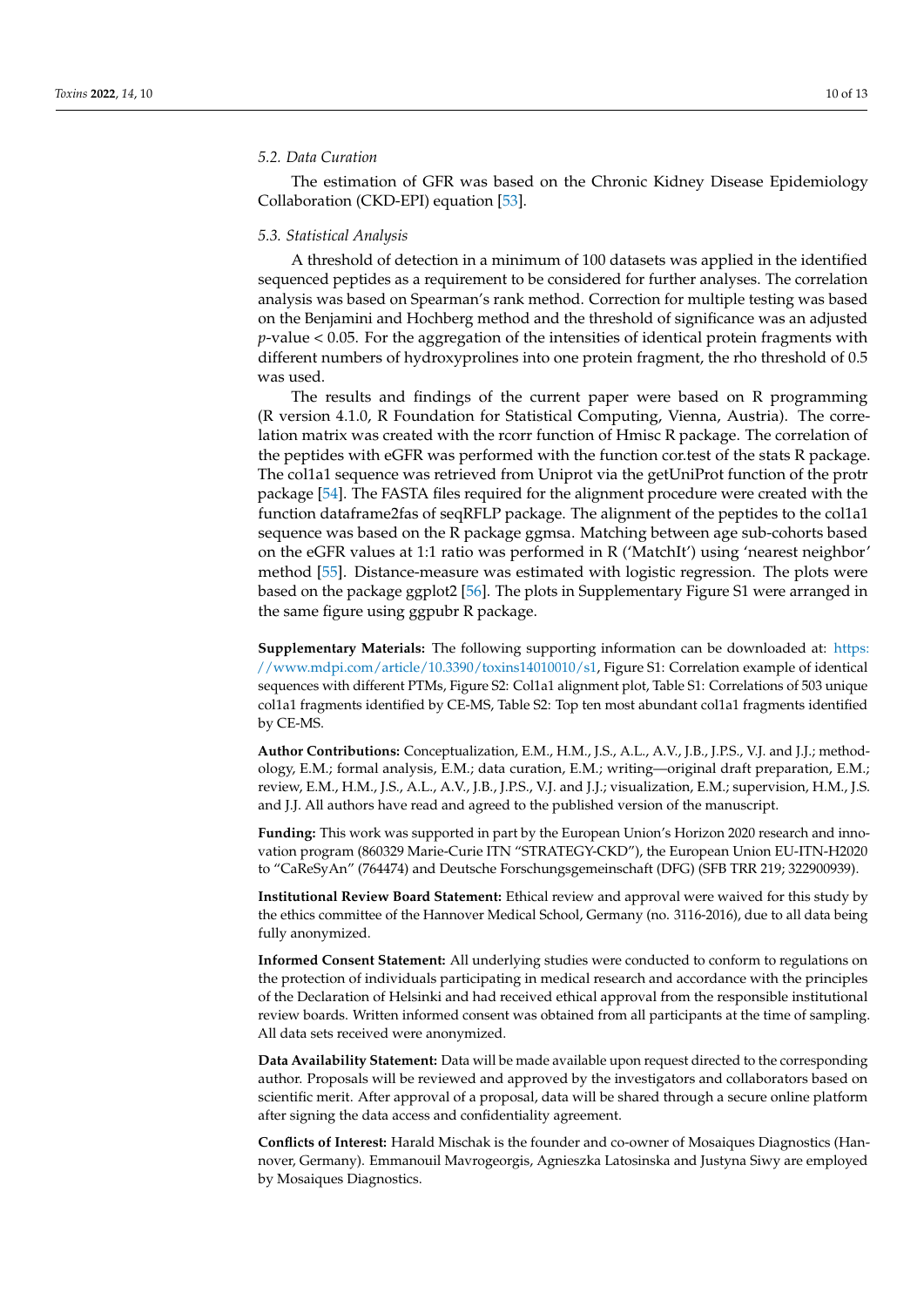#### **References**

- <span id="page-10-0"></span>1. van Huizen, N.A.; Ijzermans, J.N.M.; Burgers, P.C.; Luider, T.M. Collagen analysis with mass spectrometry. *Mass Spectrom. Rev.* **2020**, *39*, 309–335. [\[CrossRef\]](http://doi.org/10.1002/mas.21600) [\[PubMed\]](http://www.ncbi.nlm.nih.gov/pubmed/31498911)
- <span id="page-10-1"></span>2. Ricard-Blum, S. The Collagen Family. *Cold Spring Harb. Perspect. Biol.* **2011**, *3*, a004978. [\[CrossRef\]](http://doi.org/10.1101/cshperspect.a004978)
- <span id="page-10-2"></span>3. Friess, W. Collagen—Biomaterial for drug delivery. *Eur. J. Pharm. Biopharm.* **1998**, *45*, 113–136. [\[CrossRef\]](http://doi.org/10.1016/S0939-6411(98)00017-4)
- <span id="page-10-3"></span>4. Di Lullo, G.A.; Sweeney, S.M.; Körkkö, J.; Ala-Kokko, L.; Antonio, J.D.S. Mapping the ligand-binding sites and disease-associated mutations on the most abundant protein in the human, type I collagen. *J. Biol. Chem.* **2002**, *277*, 4223–4231. [\[CrossRef\]](http://doi.org/10.1074/jbc.M110709200) [\[PubMed\]](http://www.ncbi.nlm.nih.gov/pubmed/11704682)
- <span id="page-10-4"></span>5. Zhao, X.; Kwan, J.Y.Y.; Yip, K.; Liu, P.P.; Liu, F.-F. Targeting metabolic dysregulation for fibrosis therapy. *Nat. Rev. Drug Discov.* **2019**, *19*, 57–75. [\[CrossRef\]](http://doi.org/10.1038/s41573-019-0040-5) [\[PubMed\]](http://www.ncbi.nlm.nih.gov/pubmed/31548636)
- <span id="page-10-5"></span>6. Distler, J.H.W.; Györfi, A.-H.; Ramanujam, M.; Whitfield, M.L.; Königshoff, M.; Lafyatis, R. Shared and distinct mechanisms of fibrosis. *Nat. Rev. Rheumatol.* **2019**, *15*, 705–730. [\[CrossRef\]](http://doi.org/10.1038/s41584-019-0322-7) [\[PubMed\]](http://www.ncbi.nlm.nih.gov/pubmed/31712723)
- <span id="page-10-6"></span>7. Bosman, F.T.; Stamenkovic, I. Functional structure and composition of the extracellular matrix. *J. Pathol.* **2003**, *200*, 423–428. [\[CrossRef\]](http://doi.org/10.1002/path.1437)
- <span id="page-10-7"></span>8. Theocharis, A.D.; Manou, D.; Karamanos, N.K. The extracellular matrix as a multitasking player in disease. *FEBS J.* **2019**, *286*, 2830–2869. [\[CrossRef\]](http://doi.org/10.1111/febs.14818) [\[PubMed\]](http://www.ncbi.nlm.nih.gov/pubmed/30908868)
- <span id="page-10-8"></span>9. Magalhães, P.; Pejchinovski, M.; Markoska, K.; Banasik, M.; Klinger, M.; Švec-Billá, D.; Rychlík, I.; Rroji, M.; Restivo, A.; Capasso, G.; et al. Association of kidney fibrosis with urinary peptides: A path towards non-invasive liquid biopsies? *Sci. Rep.* **2017**, *7*, 16915. [\[CrossRef\]](http://doi.org/10.1038/s41598-017-17083-w)
- <span id="page-10-9"></span>10. He, T.; Melgarejo, J.D.; Clark, A.L.; Yu, Y.; Thijs, L.; Díez, J.; López, B.; González, A.; Cleland, J.G.; Schanstra, J.P.; et al. Serum and urinary biomarkers of collagen type-I turnover predict prognosis in patients with heart failure. *Clin. Transl. Med.* **2021**, *11*, 2–5. [\[CrossRef\]](http://doi.org/10.1002/ctm2.267)
- <span id="page-10-10"></span>11. Wendt, R.; He, T.; Latosinska, A.; Siwy, J.; Mischak, H.; Beige, J. Proteomic characterization of obesity-related nephropathy. *Clin. Kidney J.* **2020**, *13*, 684–692. [\[CrossRef\]](http://doi.org/10.1093/ckj/sfaa016) [\[PubMed\]](http://www.ncbi.nlm.nih.gov/pubmed/32905225)
- <span id="page-10-11"></span>12. Schanstra, J.P.; Zürbig, P.; Alkhalaf, A.; Argiles, A.; Bakker, S.J.L.; Beige, J.; Bilo, H.J.G.; Chatzikyrkou, C.; Dakna, M.; Dawson, J.; et al. Diagnosis and prediction of CKD progression by assessment of urinary peptides. *J. Am. Soc. Nephrol.* **2015**, *26*, 1999–2010. [\[CrossRef\]](http://doi.org/10.1681/ASN.2014050423)
- <span id="page-10-12"></span>13. Mavrogeorgis, E.; Mischak, H.; Beige, J.; Latosinska, A.; Siwy, J. Understanding glomerular diseases through proteomics. *Expert Rev. Proteom.* **2021**, *18*, 137–157. [\[CrossRef\]](http://doi.org/10.1080/14789450.2021.1908893) [\[PubMed\]](http://www.ncbi.nlm.nih.gov/pubmed/33779448)
- <span id="page-10-13"></span>14. Klein, J.; Bascands, J.L.; Mischak, H.; Schanstra, J.P. The role of urinary peptidomics in kidney disease research. *Kidney Int.* **2016**, *89*, 539–545. [\[CrossRef\]](http://doi.org/10.1016/j.kint.2015.10.010) [\[PubMed\]](http://www.ncbi.nlm.nih.gov/pubmed/26880450)
- <span id="page-10-14"></span>15. Latosinska, A.; Frantzi, M.; Vlahou, A.; Mischak, H. Clinical applications of capillary electrophoresis coupled to mass spectrometry in biomarker discovery: Focus on bladder cancer. *Proteom. Clin. Appl.* **2013**, *7*, 779–793. [\[CrossRef\]](http://doi.org/10.1002/prca.201300038)
- <span id="page-10-16"></span>16. Latosinska, A.; Siwy, J.; Mischak, H.; Frantzi, M. Peptidomics and proteomics based on CE-MS as a robust tool in clinical application: The past, the present, and the future. *Electrophoresis* **2019**, *40*, 2294–2308. [\[CrossRef\]](http://doi.org/10.1002/elps.201900091)
- 17. Klein, J.; Papadopoulos, T.; Mischak, H.; Mullen, W. Comparison of CE-MS/MS and LC-MS/MS sequencing demonstrates significant complementarity in natural peptide identification in human urine. *Electrophoresis* **2014**, *35*, 1060–1064. [\[CrossRef\]](http://doi.org/10.1002/elps.201300327)
- <span id="page-10-15"></span>18. Mischak, H.; Vlahou, A.; Ioannidis, J.P.A. Technical aspects and inter-laboratory variability in native peptide profiling: The CE-MS experience. *Clin. Biochem.* **2013**, *46*, 432–443. [\[CrossRef\]](http://doi.org/10.1016/j.clinbiochem.2012.09.025)
- <span id="page-10-17"></span>19. Martens, D.S.; Thijs, L.; Latosinska, A.; Trenson, S.; Siwy, J.; Zhang, Z.-Y.; Wang, C.; Beige, J.; Vlahou, A.; Janssens, S.; et al. Urinary peptidomic profiles to address age-related disabilities: A prospective population study. *Lancet Health Longev.* **2021**, *2*, e690–e703. [\[CrossRef\]](http://doi.org/10.1016/S2666-7568(21)00226-9)
- 20. Nkuipou-Kenfack, E.; Bhat, A.; Klein, J.; Jankowski, V.; Mullen, W.; Vlahou, A.; Dakna, M.; Koeck, T.; Schanstra, J.P.; Zürbig, P.; et al. Identification of ageing-associated naturally occurring peptides in human urine. *Oncotarget* **2015**, *6*, 34106–34117. [\[CrossRef\]](http://doi.org/10.18632/oncotarget.5896)
- <span id="page-10-18"></span>21. Zürbig, P.; Decramer, S.; Dakna, M.; Jantos, J.; Good, D.M.; Coon, J.J.; Bandin, F.; Mischak, H.; Bascands, J.-L.; Schanstra, J.P. The human urinary proteome reveals high similarity between kidney aging and chronic kidney disease. *Proteomics* **2009**, *9*, 2108–2117. [\[CrossRef\]](http://doi.org/10.1002/pmic.200800560)
- <span id="page-10-19"></span>22. Latosinska, A.; Siwy, J.; Faguer, S.; Beige, J.; Mischak, H.; Schanstra, J.P. Value of Urine Peptides in Assessing Kidney and Cardiovascular Disease. *Proteom. Clin. Appl.* **2020**, *15*, 2000027. [\[CrossRef\]](http://doi.org/10.1002/prca.202000027) [\[PubMed\]](http://www.ncbi.nlm.nih.gov/pubmed/32710812)
- <span id="page-10-20"></span>23. McKleroy, W.; Lee, T.-H.; Atabai, K. Always cleave up your mess: Targeting collagen degradation to treat tissue fibrosis. *Am. J. Physiol. Cell. Mol. Physiol.* **2013**, *304*, L709–L721. [\[CrossRef\]](http://doi.org/10.1152/ajplung.00418.2012) [\[PubMed\]](http://www.ncbi.nlm.nih.gov/pubmed/23564511)
- <span id="page-10-21"></span>24. Shoulders, M.D.; Raines, R.T. Collagen structure and stability. *Annu. Rev. Biochem.* **2009**, *78*, 929–958. [\[CrossRef\]](http://doi.org/10.1146/annurev.biochem.77.032207.120833)
- <span id="page-10-22"></span>25. Sakakibara, S.; Inouye, K.; Shudo, K.; Kishida, Y.; Kobayashi, Y.; Prockop, D.J. Synthesis of (Pro-Hyp-Gly)n of defined molecular weights Evidence for the stabilization of collagen triple helix by hydroxypyroline. *Biochim. Biophys. Acta Protein Struct.* **1973**, *303*, 198–202. [\[CrossRef\]](http://doi.org/10.1016/0005-2795(73)90164-5)
- <span id="page-10-23"></span>26. Berg, R.A.; Prockop, D.J. The thermal transition of a non-hydroxylated form of collagen. Evidence for a role for hydroxyproline in stabilizing the triple-helix of collagen. *Biochem. Biophys. Res. Commun.* **1973**, *52*, 115–120. [\[CrossRef\]](http://doi.org/10.1016/0006-291X(73)90961-3)
- <span id="page-10-24"></span>27. Jiravanichanun, N.; Nishino, N.; Okuyama, K. Conformation of alloHyp in the Y position in the host–guest peptide with the pro–pro–gly sequence: Implication of the destabilization of (Pro–alloHyp–Gly)10. *Biopolymers* **2006**, *81*, 225–233. [\[CrossRef\]](http://doi.org/10.1002/bip.20405)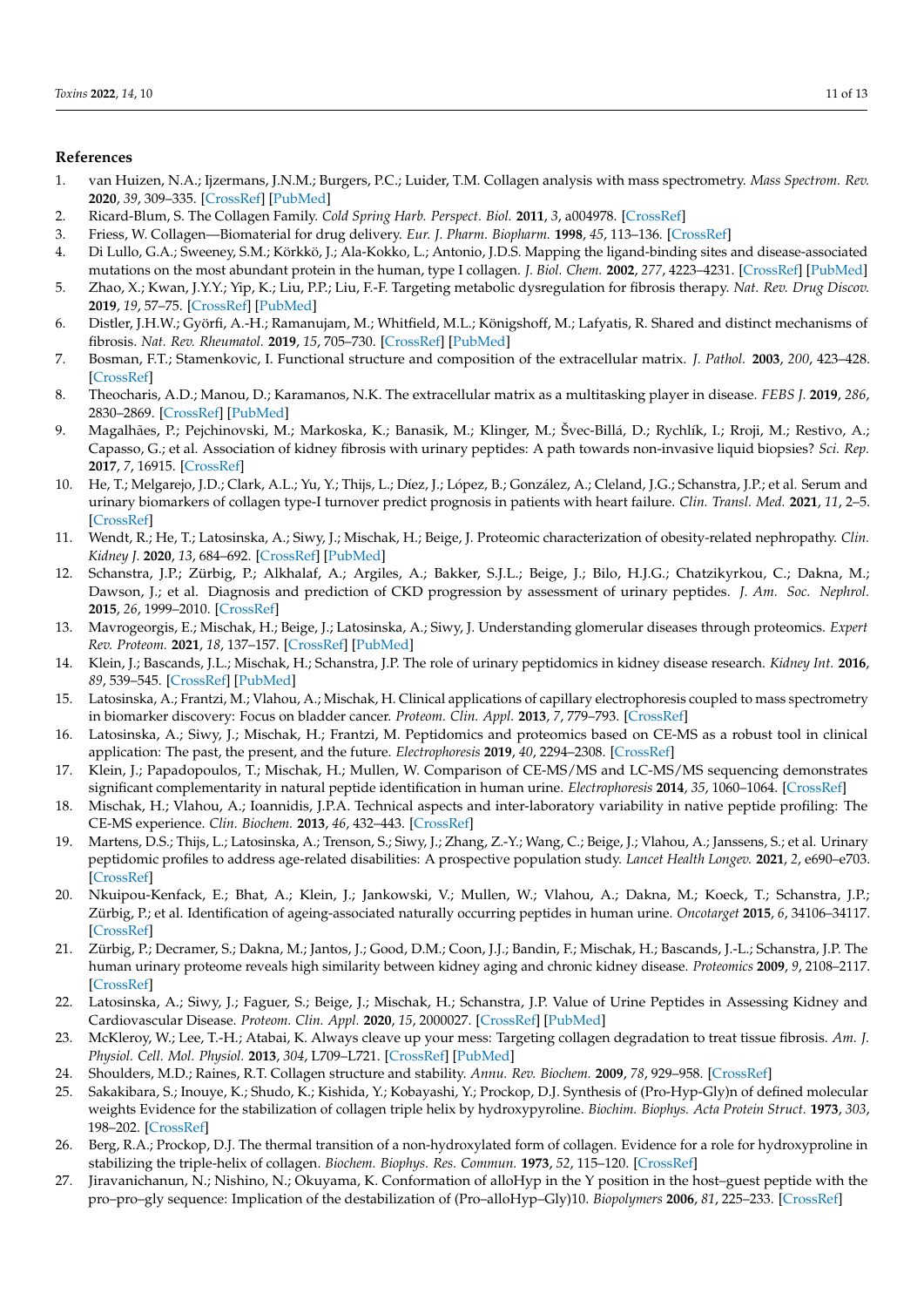- <span id="page-11-0"></span>28. Inouy, K.; Sakakibara, S.; Prockop, D.J. Effects of the stereo-configuration of the hydroxyl group in 4-hydroxyproline on the triple-helical structures formed by homogeneous peptides resembling collagen. *Biochim. Biophys. Acta Protein Struct.* **1976**, *420*, 133–141. [\[CrossRef\]](http://doi.org/10.1016/0005-2795(76)90352-4)
- <span id="page-11-1"></span>29. He, T.; Pejchinovski, M.; Mullen, W.; Beige, J.; Mischak, H.; Jankowski, V. Peptides in Plasma, Urine, and Dialysate: Toward Unravelling Renal Peptide Handling. *Proteom. Clin. Appl.* **2020**, *15*, e2000029. [\[CrossRef\]](http://doi.org/10.1002/prca.202000029)
- <span id="page-11-2"></span>30. Gkogkolou, P.; Böhm, M. Advanced glycation end products: Keyplayers in skin aging? *Derm. Endocrinol.* **2012**, *4*, 259–270. [\[CrossRef\]](http://doi.org/10.4161/derm.22028)
- <span id="page-11-3"></span>31. Ahmed, N. Advanced glycation endproducts—Role in pathology of diabetic complications. *Diabetes Res. Clin. Pract.* **2005**, *67*, 3–21. [\[CrossRef\]](http://doi.org/10.1016/j.diabres.2004.09.004)
- <span id="page-11-4"></span>32. Verzijl, N.; DeGroot, J.; Thorpe, S.R.; Bank, R.A.; Shaw, J.N.; Lyons, T.J.; Bijlsma, J.W.J.; Lafeber, F.P.J.G.; Baynes, J.W.; TeKoppele, J.M. Effect of collagen turnover on the accumulation of advanced glycation end products. *J. Biol. Chem.* **2000**, *275*, 39027–39031. [\[CrossRef\]](http://doi.org/10.1074/jbc.M006700200) [\[PubMed\]](http://www.ncbi.nlm.nih.gov/pubmed/10976109)
- <span id="page-11-5"></span>33. Avery, N.C.; Bailey, A.J. The effects of the Maillard reaction on the physical properties and cell interactions of collagen. *Pathol. Biol.* **2006**, *54*, 387–395. [\[CrossRef\]](http://doi.org/10.1016/j.patbio.2006.07.005) [\[PubMed\]](http://www.ncbi.nlm.nih.gov/pubmed/16962252)
- <span id="page-11-6"></span>34. Haitoglou, C.S.; Tsilibary, E.C.; Brownlee, M.; Charonis, A.S. Altered cellular interactions between endothelial cells and nonenzymatically glucosylated laminin/type IV collagen. *J. Biol. Chem.* **1992**, *267*, 12404–12407. [\[CrossRef\]](http://doi.org/10.1016/S0021-9258(18)42287-9)
- <span id="page-11-7"></span>35. Fessel, G.; Li, Y.; Diederich, V.; Guizar-Sicairos, M.; Schneider, P.; Sell, D.R.; Monnier, V.M.; Snedeker, J.G. Advanced Glycation End-Products Reduce Collagen Molecular Sliding to Affect Collagen Fibril Damage Mechanisms but Not Stiffness. *PLoS ONE* **2014**, *9*, e110948. [\[CrossRef\]](http://doi.org/10.1371/journal.pone.0110948)
- <span id="page-11-8"></span>36. Kuzuya, M.; Asai, T.; Kanda, S.; Maeda, K.; Cheng, X.W.; Iguchi, A. Glycation cross-links inhibit matrix metalloproteinase-2 activation in vascular smooth muscle cells cultured on collagen lattice. *Diabetologia* **2001**, *44*, 433–436. [\[CrossRef\]](http://doi.org/10.1007/s001250051640)
- <span id="page-11-9"></span>37. McLennan, S.V.; Kelly, D.J.; Schache, M.; Waltham, M.; Dy, V.; Langham, R.G.; Yue, D.K.; Gilbert, R.E. Advanced glycation end products decrease mesangial cell MMP-7: A role in matrix accumulation in diabetic nephropathy? *Kidney Int.* **2007**, *72*, 481–488. [\[CrossRef\]](http://doi.org/10.1038/sj.ki.5002357)
- <span id="page-11-10"></span>38. Degroot, J.; Verzijl, N.; Wenting-Van Wijk, M.J.G.; Bank, R.A.; Lafeber, F.P.J.G.; Bijlsma, J.W.J.; Tekoppele, J.M. Age-Related Decrease in Susceptibility of Human Articular Cartilage to Matrix Metalloproteinase-Mediated Degradation The Role of Advanced Glycation End Products. *Arthritis Rheum.* **2001**, *44*, 2562–2571. [\[CrossRef\]](http://doi.org/10.1002/1529-0131(200111)44:11<2562::AID-ART437>3.0.CO;2-1)
- <span id="page-11-11"></span>39. Robins, S.P. Biochemistry and functional significance of collagen cross-linking. *Biochem. Soc. Trans.* **2007**, *35*, 849–852. [\[CrossRef\]](http://doi.org/10.1042/BST0350849)
- <span id="page-11-12"></span>40. McKay, T.B.; Priyadarsini, S.; Karamichos, D. Mechanisms of Collagen Crosslinking in Diabetes and Keratoconus. *Cells* **2019**, *8*, 1239. [\[CrossRef\]](http://doi.org/10.3390/cells8101239) [\[PubMed\]](http://www.ncbi.nlm.nih.gov/pubmed/31614631)
- <span id="page-11-13"></span>41. He, T.; Zhang, Z.; Staessen, J.A.; Mischak, H.; Latosinska, A.; Beige, J. Proteomic Biomarkers in the Cardiorenal Syndrome: Toward Deciphering Molecular Pathophysiology. *Am. J. Hypertens.* **2021**, *34*, 669–679. [\[CrossRef\]](http://doi.org/10.1093/ajh/hpaa201) [\[PubMed\]](http://www.ncbi.nlm.nih.gov/pubmed/33821948)
- <span id="page-11-14"></span>42. Catanese, L.; Siwy, J.; Mavrogeorgis, E.; Amann, K.; Mischak, H.; Beige, J.; Rupprecht, H. A novel urinary proteomics classifier for non-invasive evaluation of interstitial fibrosis and tubular atrophy in chronic kidney disease. *Proteomes* **2021**, *9*, 32. [\[CrossRef\]](http://doi.org/10.3390/proteomes9030032) [\[PubMed\]](http://www.ncbi.nlm.nih.gov/pubmed/34287333)
- <span id="page-11-15"></span>43. Good, D.M.; Zürbig, P.; Argilés, À.; Bauer, H.W.; Behrens, G.; Coon, J.J.; Dakna, M.; Decramer, S.; Delles, C.; Dominiczak, A.F.; et al. Naturally occurring human urinary peptides for use in diagnosis of chronic kidney disease. *Mol. Cell. Proteom.* **2010**, *9*, 2424–2437. [\[CrossRef\]](http://doi.org/10.1074/mcp.M110.001917) [\[PubMed\]](http://www.ncbi.nlm.nih.gov/pubmed/20616184)
- <span id="page-11-16"></span>44. Wendt, R.; Thijs, L.; Kalbitz, S.; Mischak, H.; Siwy, J.; Raad, J.; Metzger, J.; Neuhaus, B.; von der Leyen, H.; Dudoignon, E.; et al. A urinary peptidomic profile predicts outcome in SARS-CoV-2-infected patients. *EClinicalMedicine* **2021**, *36*, 100883. [\[CrossRef\]](http://doi.org/10.1016/j.eclinm.2021.100883)
- <span id="page-11-17"></span>45. Jantos-Siwy, J.; Schiffer, E.; Brand, K.; Brand, K.; Schumann, G.; Schumann, G.; Rossing, K.; Delles, C.; Mischak, H.; Metzger, J. Quantitative urinary proteome analysis for biomarker evaluation in chronic kidney disease. *J. Proteome Res.* **2009**, *8*, 268–281. [\[CrossRef\]](http://doi.org/10.1021/pr800401m) [\[PubMed\]](http://www.ncbi.nlm.nih.gov/pubmed/19012428)
- <span id="page-11-18"></span>46. Mavrogeorgis, E.; Mischak, H.; Latosinska, A.; Siwy, J.; Jankowski, V.; Jankowski, J. Reproducibility Evaluation of Urinary Peptide Detection Using CE-MS. *Molecules* **2021**, *26*, 7260. [\[CrossRef\]](http://doi.org/10.3390/molecules26237260) [\[PubMed\]](http://www.ncbi.nlm.nih.gov/pubmed/34885840)
- <span id="page-11-19"></span>47. Siwy, J.; Schanstra, J.P.; Argiles, A.; Bakker, S.J.L.; Beige, J.; Boucek, P.; Brand, K.; Delles, C.; Duranton, F.; Fernandez-Fernandez, B.; et al. Multicentre prospective validation of a urinary peptidome-based classifier for the diagnosis of type 2 diabetic nephropathy. *Nephrol. Dial. Transplant.* **2014**, *29*, 1563–1570. [\[CrossRef\]](http://doi.org/10.1093/ndt/gfu039)
- <span id="page-11-20"></span>48. Pontillo, C.; Zhang, Z.Y.; Schanstra, J.P.; Jacobs, L.; Zürbig, P.; Thijs, L.; Ramírez-Torres, A.; Heerspink, H.J.L.; Lindhardt, M.; Klein, R.; et al. Prediction of Chronic Kidney Disease Stage 3 by CKD273, a Urinary Proteomic Biomarker. *Kidney Int. Rep.* **2017**, *2*, 1066–1075. [\[CrossRef\]](http://doi.org/10.1016/j.ekir.2017.06.004)
- 49. Rudnicki, M.; Siwy, J.; Wendt, R.; Lipphardt, M.; Koziolek, M.J.; Maixnerova, D.; Peters, B.; Kerschbaum, J.; Leierer, J.; Neprasova, M.; et al. Urine proteomics for prediction of disease progression in patients with IgA nephropathy. *Nephrol. Dial. Transplant.* **2020**, *35*, gfaa140-MO041. [\[CrossRef\]](http://doi.org/10.1093/ndt/gfaa140.MO041)
- 50. Siwy, J.; Zürbig, P.; Argiles, A.; Beige, J.; Haubitz, M.; Jankowski, J.; Julian, B.A.; Linde, P.G.; Marx, D.; Mischak, H.; et al. Noninvasive diagnosis of chronic kidney diseases using urinary proteome analysis. *Nephrol. Dial. Transplant.* **2016**, *32*, 2079–2089. [\[CrossRef\]](http://doi.org/10.1093/ndt/gfw337)